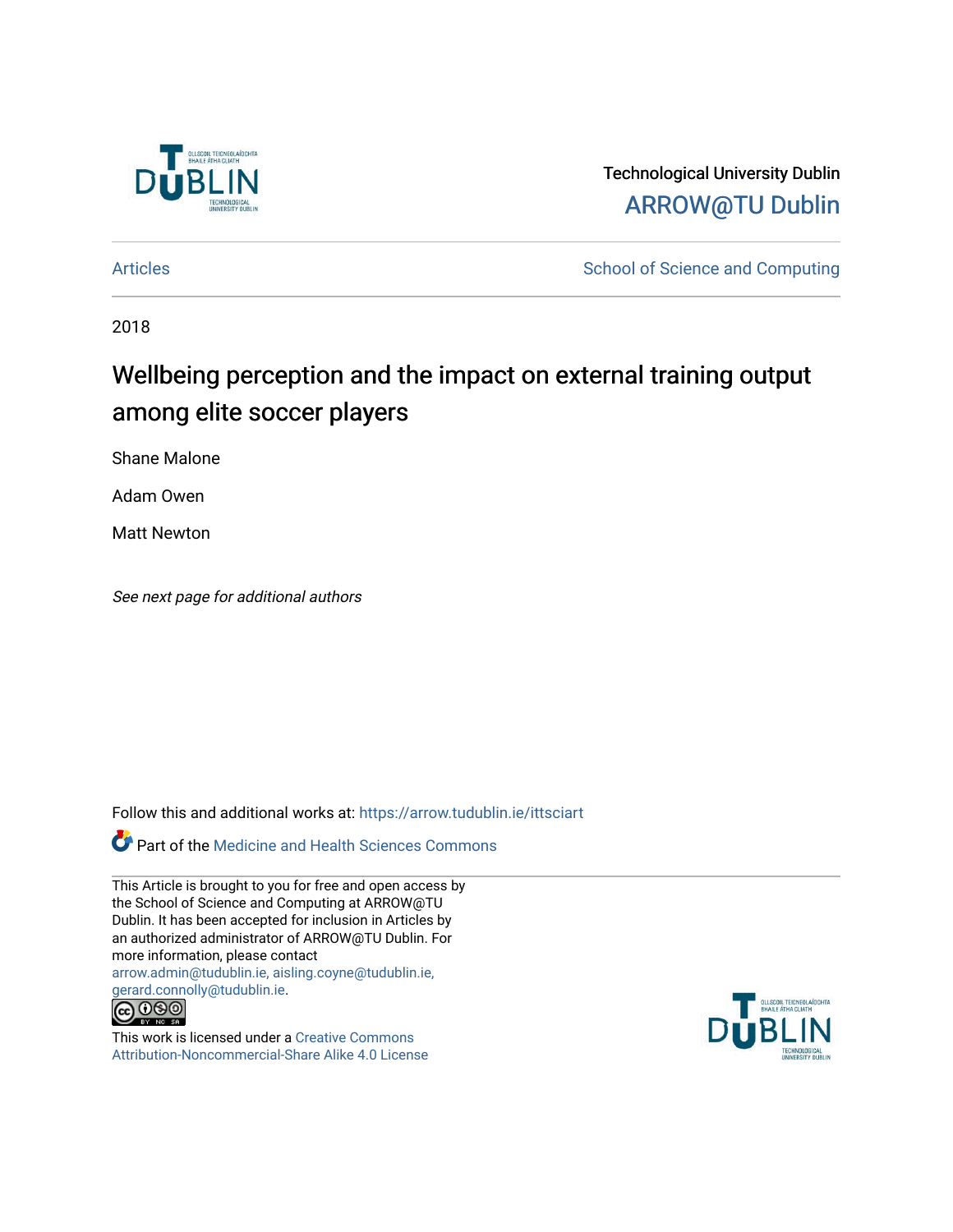# Authors

Shane Malone, Adam Owen, Matt Newton, Bruno Mendes, Leo Tiernan, Brian Hughes, and Kieran Collins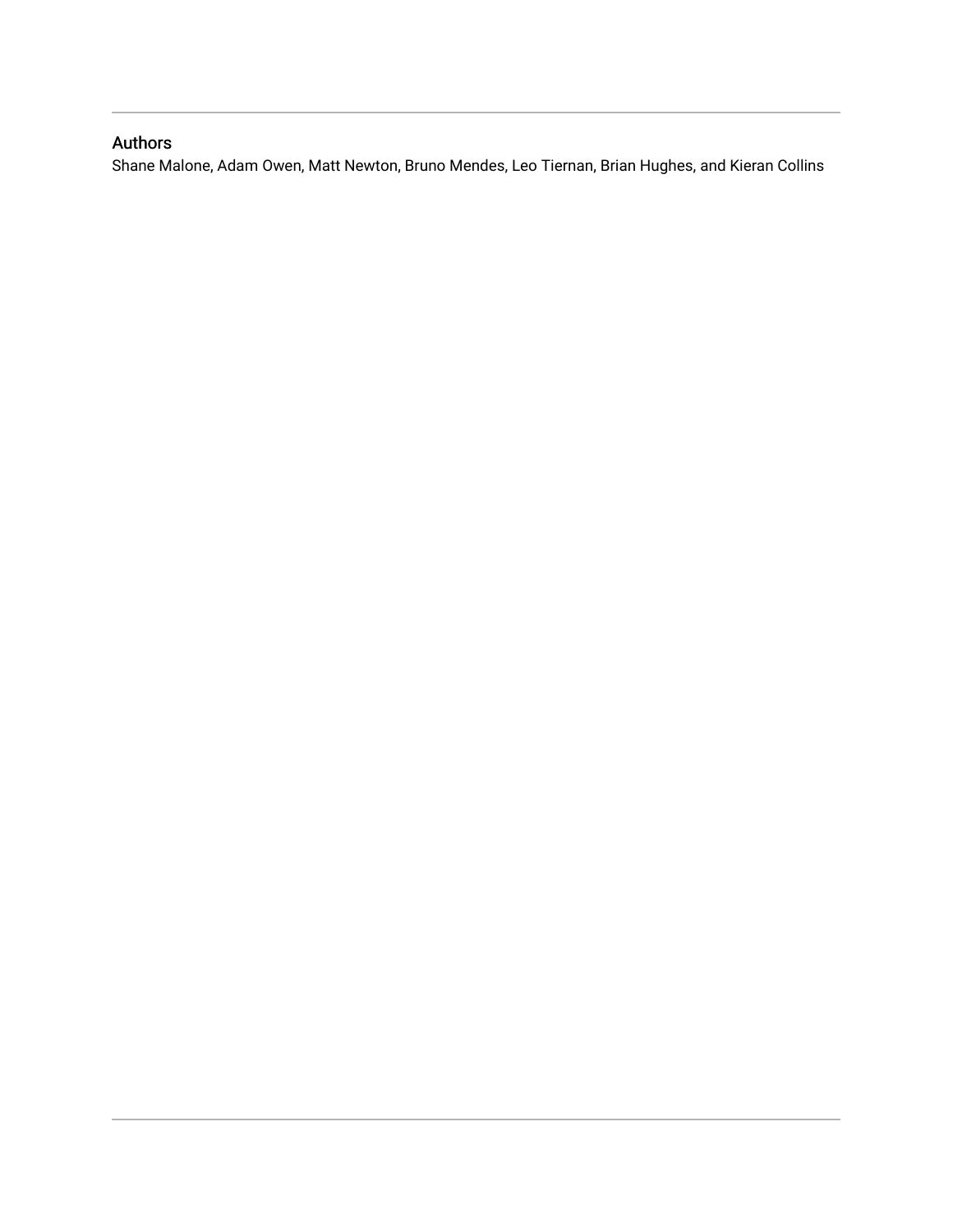Contents lists available at [ScienceDirect](http://www.sciencedirect.com/science/journal/14402440)

# Journal of Science and Medicine in Sport

journal homepage: [www.elsevier.com/locate/jsams](http://www.elsevier.com/locate/jsams)

Original research

# Wellbeing perception and the impact on external training output among elite soccer players



Shane Malone<sup>a,∗</sup>, Adam Owen<sup>b,c</sup>, Matt Newton<sup>c</sup>, Bruno Mendes<sup>d</sup>, Leo Tiernan<sup>a</sup>, Brian Hughes<sup>a, e</sup>, Kieran Collins<sup>a</sup>

<sup>a</sup> Human Performance Lab, Institute of Technology Tallaght, Ireland

<sup>b</sup> Claude Bernard University Lyon, Villeurbanne, Centre de Recherche et d'Innovation sur le Sport (CRIS), France

<sup>c</sup> Servette Centre for Football Research (SCFR), Servette Football Club, Switzerland

<sup>d</sup> BenficaLab, Sport Lisboa e Benfica Sport Science Department, Portugal

<sup>e</sup> Sport Scotland Institute of Sport, Scotland, United Kingdom

#### a r t i c l e i n f o

Article history: Received 23 May 2016 Received in revised form 22 January 2017 Accepted 23 March 2017 Available online 13 April 2017

Keywords: Team sport Athlete wellness Running performance Maximal velocity exposure

### A B S T R A C T

Objectives: The objective ofthe investigation was to observe the impact of player wellbeing on the training output of elite soccer players.

Design: Prospective cohort design.

Methods: Forty-eight soccer players (age:  $25.3 \pm 3.1$  years; height:  $183 \pm 7$  cm; mass:  $72 \pm 7$  kg) were involved in this single season observational study across two teams. Each morning, pre-training, players completed customised perceived wellbeing questionnaires. Global positioning technology devices were used to measure external load (total distance, total high-speed running distance, high speed running, player load, player load slow, maximal velocity, maximal velocity exposures). Players reported ratings of perceived exertion using the modified Borg CR-10 scale. Integrated training load ratios were also analysed for total distance:RPE, total high speed distance:RPE player load:RPE and player load slow:RPE respectively.

Results: Mixed-effect linear models revealed significant effects of wellbeing Z-score on external and integrated training load measures. A wellbeing Z-score of  $-1$  corresponded to a  $-18 \pm 2$  m ( $-3.5 \pm 1.1$ %),  $4 \pm 1$  m ( $-4.9 \pm 2.1$ %,)  $0.9 \pm 0.1$  km h<sup>-1</sup> ( $-3.1 \pm 2.1$ %),  $1 \pm 1$  ( $-4.6 \pm 2.9$ %),  $25 \pm 3$  AU ( $-4.9 \pm 3.1$ %) and 11 ± 0.5AU (−8.9 ± 2.9%) reduction in total high speed distance, high speed distance, maximal velocity, maximal velocity exposures, player load and player load slow respectively. A reduction in wellbeing impacted external:internal training load ratios and resulted in <sup>−</sup>0.49 <sup>±</sup> 0.12 <sup>m</sup> min−1,  $-1.20 \pm 0.08$  m min<sup>-1</sup>, $-0.02 \pm 0.01$  AU min<sup>-1</sup> in total distance:RPE, total high speed distance:RPE and player load slow:RPE respectively.

Conclusions: The results suggest that systematic monitoring of player wellbeing within soccer cohorts can provide coaches with information about the training output that can be expected from individual players during a training session.

© 2017 Sports Medicine Australia. Published by Elsevier Ltd. All rights reserved.

#### **1. Introduction**

It is important for practitioners to fully appreciate the impact that player wellbeing can have on training output.<sup>[1](#page-7-0)</sup> An imbalance between training/competition load and recovery over extended periods of time may contribute to long-term reductions in players training output and result in overtraining symptoms. This has resulted in attention increasingly being given to the evalu-

∗ Corresponding author. E-mail address: [shane.malone@mymail.ittdublin.ie](mailto:shane.malone@mymail.ittdublin.ie) (S. Malone).

ation of monitoring tools which may indicate the fatigue status of athletes. These indicators include heart-rate derived indices, $<sup>2</sup>$  $<sup>2</sup>$  $<sup>2</sup>$ </sup> salivary hormones and neuromuscular indices.<sup>[3](#page-7-0)</sup> In contrast to the above assessments, perceived wellbeing scales represent a valid, time-efficient and non-invasive method for practitioners to gain information related to a player's wellbeing status and overall readiness to train and compete. $1,4$  Such characteristics are particularly important within soccer during the in-season competitive phase. During these periods players can compete in two or three matches over a 7-day period where time constraints may restrict the use of more invasive tests.<sup>4</sup> Therefore the use of maximal performance tests may further reduce the physical status of

[http://dx.doi.org/10.1016/j.jsams.2017.03.019](dx.doi.org/10.1016/j.jsams.2017.03.019)

1440-2440/© 2017 Sports Medicine Australia. Published by Elsevier Ltd. All rights reserved.

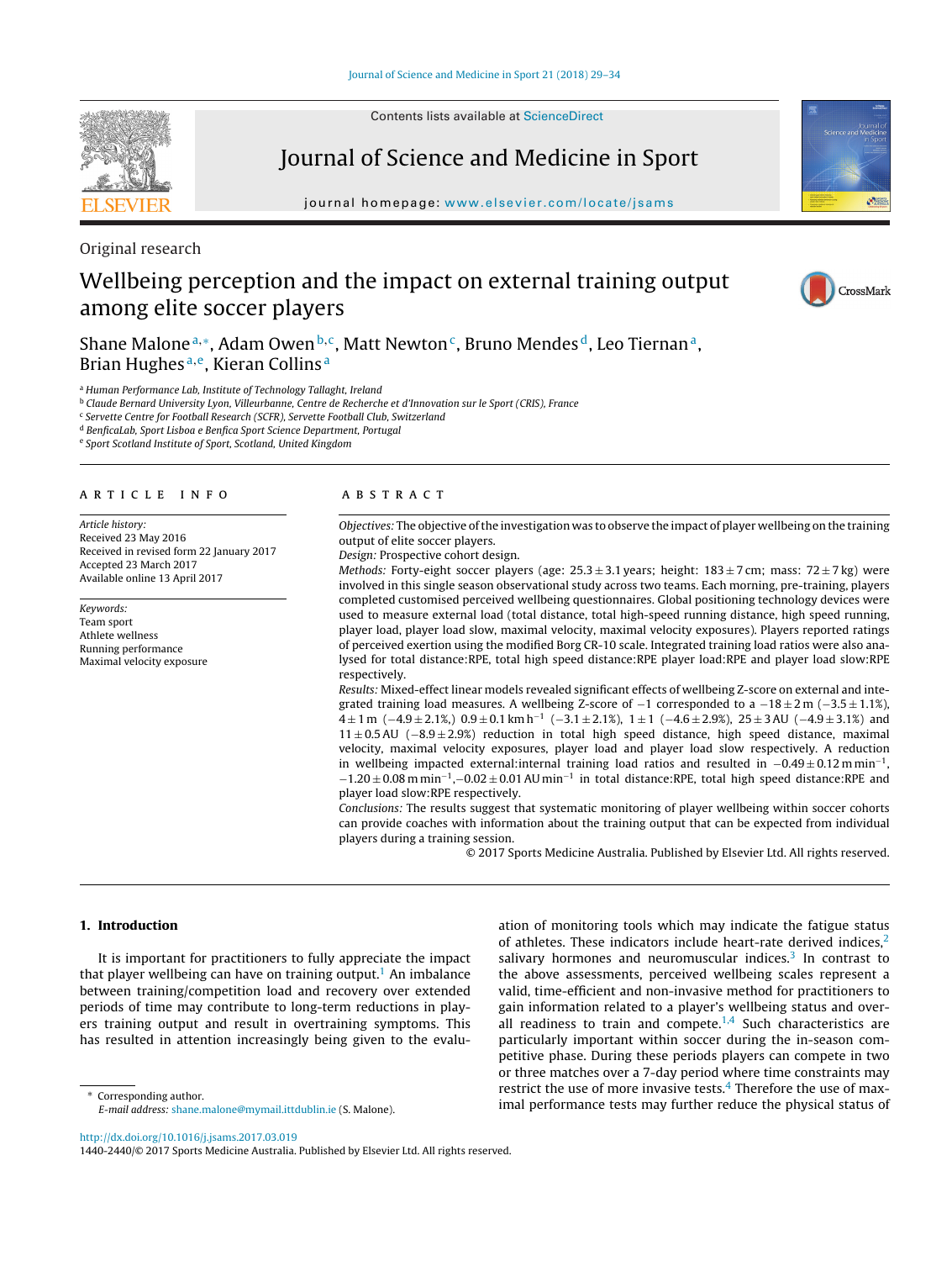players and/or increase the risk of injury.<sup>[3](#page-7-0)</sup> Therefore, practitioners have been encouraged to incorporate customised, shortened questionnaires $5,6$  into their monitoring practices to assess the general fatigue and perceived wellbeing status of athletes. $6,7$ 

The research investigating the relationship between training and these customised questionnaires typically explores perceived wellbeing in response to training and/or match load. $8-10$  In soccer cohorts Thorpe et al. $7$  reported that wellbeing outcomes are reduced by 35–40% post-match day when contrast to pre-match day wellbeing measures (p < 0.001). These measures then improved by 17–26% between post-match day and 2 days post-match day. Wellbeing ratings were observed to remain stable between the second and fourth day post-match. Furthermore, smaller (7–14%) improvements occurred between the fourth day post-match and subsequent pre-match day (p < 0.01). Within rugby league cohorts, overall self-reported wellbeing was significantly reduced (p < 0.01,  $d = -1.64$ ) 1 day post-match regardless of the length of the microcycle (5, 7 or 9 days between matches). At 2 days post-match wellbeing only remained reduced for the 7 day and 9 day cycles  $(p < 0.05, d = -1.53; p < 0.05, d = -0.18, respectively).$  $(p < 0.05, d = -1.53; p < 0.05, d = -0.18, respectively).$  $(p < 0.05, d = -1.53; p < 0.05, d = -0.18, respectively).$ <sup>8</sup>

Currently within soccer cohorts the effect of wellbeing on training output is not fully understood. Many investigations within soccer only report the relationship between wellbeing status across the training week after match play or the descriptive analysis of these measures across phases of the competitive cycle. With the prevailing popularity of customised, self-report questionnaires in team sport setting due to their practicality and ease of administration, the purpose of the current investigation was to examine the relationship between self-reported pre-training wellbeing scores and external training load outputs in training sessions across a competitive season. The impact of perceived wellbeing on a range of training load parameters such as total high speed running, player load, maximal velocity, RPE and integrated training load ratios in elite professional soccer players were explored.

#### **2. Methods**

The current investigation was a prospective cohort study of elite soccer players competing for two teams at the highest level of European competition (Liga NOS and Champions league). Data were collected for 48 players (Mean  $\pm SD$ , age: 25.3  $\pm 3.1$  years; height:  $183 \pm 7$  cm; mass:  $72 \pm 7$  kg) over one season. The study was approved by the local institute's research ethics committee and written informed consent was obtained from each participant. The study period involved all pitch based training sessions during the 2014/2015 season. In total 48 players participated in 460 training sessions resulting in the collection of data on 22,080 individual pitch based training sessions which were examined. Participants had been familiarized to all experimental protocols as these were part of day-to-day practice. Players were instructed to complete a customised perceived wellbeing questionnaire before any physical training, during the season, except on rest days. The questionnaire was designed to be short, specific and based on the components common in the shortened psychological tools used to assess training imbalances in the literature.<sup>[1,11](#page-7-0)</sup> The questionnaire assessed the following elements of wellness: 1) muscular soreness, 2) sleep quality, 3) fatigue, 4) stress and 5) energy level, on a seven-point likert scale ranging from 1 (strongly disagree) to 7 (strongly agree). The five individual wellbeing responses for a given day were summed to provide a quantitative score of overall perceived wellness for each player with a maximal wellbeing score of 35 arbitrary units. Coefficients of variation for the five indices ranged from 9 to 14%. Only data from individual's whose wellbeing scores were deemed normally distributed were used. $12$ Z-scores were calculated using the following formula: (individual

players score − individual player's average)/individual player standard deviation, a Z-score is the number of standard deviations the response is above or below the mean of the distribution.

During the year all pitch based training sessions were monitored for external training load. Players wore a commercially available global positioning technology device, with tri-axial accelerometers (MinimaxX, Team 2.5, Catapult Innovations, Australia). The device was worn in a custom-made vest, fitting the unit tightly between the shoulder blades. Following each training GPS data were downloaded using proprietary software (Catapult Sprint 5.0.6 software), with the transition time in between training drills removed prior to analysis. This was completed in order to not underestimate the proportion of total distance covered in certain speed zones, or at maximal velocity during training drills.<sup>[13](#page-7-0)</sup> Additionally, all data was reported relative to the time on the pitch during each training session to provide an understanding of session intensity (m min<sup>-1</sup>,  $n \text{min}^{-1}$ , AU min<sup>-1</sup>). The data was then exported and placed into a customised spreadsheet (Microsoft Excel, Redmond, USA). The spreadsheet allowed analysis of distance covered (m) in the following categories; total distance (m); total high-speed distance  $(≥19.8–25.2 km h<sup>-1</sup>)$  sprint distance  $(≥25.2 km h<sup>-1</sup>)<sup>14</sup>$  maximal velocity (km h−1), maximal velocity distance (m), maximal velocity exposures (n), player load (AU) and player load slow (AU) were monitored for all players during training. Player load is a vector magnitude algorithm which combines the rate of change in acceleration from three planes of movement and is suggested to incorporate all forms of activity including skill- and contact-based activities. Recent research has suggested that player load provides different information to traditional speed-based time motion analysis. Initially players were tested for maximal velocity capacity. Maximal velocity was assessed via dual beam electronic timing gates that were placed at 0-, 10-, 20-, 30-and 40-m (Witty, Microgate, Bolzano, Italy). Speed was measured to the nearest 0.01 s with the fastest value obtained from 3 trials used as the maximal velocity score. The calculated velocity between the 20 and 40 m gates was used as a measure of maximal velocity.<sup>[15](#page-7-0)</sup> The intra-class correlation coefficient for test-retest reliability and typical error of measurement for the 10, 20, 30 and 40 m sprint tests were 0.95, 0.97, 0.96 and 0.97 and 1.8, 1.3, 1.3 and 1.2%, respectively. Analysis of calculated speeds revealed a significant correlation ( $r = 0.89$ ,  $p = 0.02$ ) between GPS and timing gate measures, with no significant difference between measures of speeds measured by the timing gates (31.2 km h<sup>-1</sup>) and GPS measures (31.1 km h<sup>-1</sup>) (p = 0.892). If a player produced a maximum velocity in training that was greater than the test value this became the playersw' ne maximum velocity for the period. $16$ 

The intensity of all training and match play sessions (including rehabilitation sessions) were estimated using the modified Borg CR-10 rate of perceived exertion (RPE) scale, with ratings obtained from each individual player within 30 min each training session. Players were educated in the RPE scale, with players encouraged to give a global rating of the entire session using any intensity cues they deemed relevant. Referencing the anchors, a rating of 0 was deemed as rest and 10 as the hardest exercise exertion ever performed; players were prompted for their RPE individually using a touch sensitive customised spreadsheet (Microsoft Excel, Redmond, USA) on a portable tablet (iPad, Apple Inc., California, USA). Each player selected his RPE rating by touching the respective score on the tablet, which was then automatically saved under the player's profile. This method helped minimize factors that may influence a player's RPE rating, such as peer pressure and replicating other players' ratings.<sup>17</sup> Each individual RPE value was multiplied by the session duration to generate an RPE-load value.<sup>[18](#page-7-0)</sup> This allowed for the creation of integrated training load ratios with external load placed into perspective relative to internal  $load.<sup>1,19</sup>$  $load.<sup>1,19</sup>$  $load.<sup>1,19</sup>$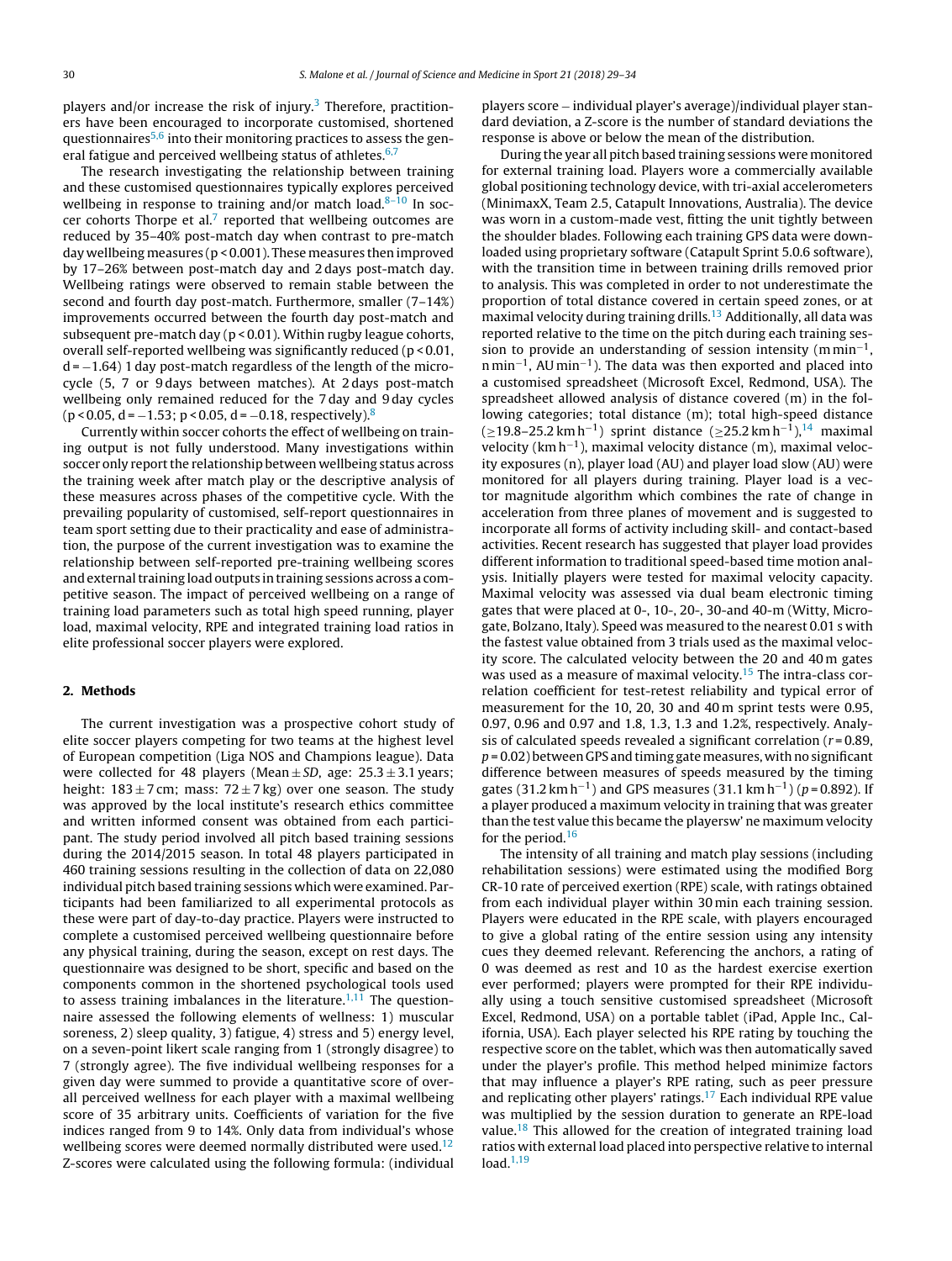Initial exploratory analysis revealed that the data from both teams were sufficiently similar to be pooled for the primary analysis. In order to examine the effect of wellbeing Z-score on the external load parameters and RPE, generalised mixed-linear models were performed using the statistical software JMP (Version 10.0.2; SAS Institute, USA). Mixed linear modelling can be applied to repeated-measures data from unbalanced designs, which was the case in the current study<sup>[20](#page-7-0)</sup> since players differed in terms of the number of training sessions they participated in due to differing periodization strategies employed by teams. In the current study, player position and player Z-Scores were treated as fixed effects. Random effects were associated with the individual players training session outputs. Models were constructed using an iterative approach beginning with simple models and building incrementally to a full model. Player training performance as represented by the GPS load variables was the main outcome variable. Player training load were log-transformed in order to report the change in GPS performance as a percentage change per 1-Z-score wellbeing change. Schwarz criterions between candidate models were compared with the coefficient of wellbeing Z-score  $\pm$  90% confidence limits  $(\pm 90\% \text{ CL})$  was then taken as the value of the effect of wellbeing on player training load variables within a session. The magnitudes of the effects were reported as Cohen's effect sizes  $(|d|)$ with  $|d| \pm 90\%$  CL described as <0.2 trivial, 0.2–0.6 small, 0.6–1.2 moderate, 1.2-2.0 large, 2.0-4.0 very large.<sup>[21](#page-7-0)</sup> The qualitative interpretation that the true value of the effect represented an important change was determined with magnitude-based inferences as <75% trivial, ≥75% likely, >95% very likely, >99.5% almost certainly that the effect size exceeded  $0.20^{22}$  An effect where there was >5% chance of the change being positive or negative was deemed as unclear.

## **3. Results**

The mean  $\pm$  SD training time during the season was 68  $\pm$  25 min with an average irate of perceived exertion of  $476 \pm 95$  AU. The average external load during each training session  $6182 \pm 698$ -m total distance,  $515 \pm 213$ -m total high speed distance,  $85 \pm 15$ m high speed distance,  $523 \pm 88$  AU player load,  $129 \pm 20$  AU player load slow,  $31.2 \pm 3.3 \text{ km h}^{-1}$  maximal velocity,  $8 \pm 5$ maximal velocity exposures. This equates to a relative internal load of 7.2 <sup>±</sup> 3.8AU min−<sup>1</sup> and <sup>a</sup> relative external load of  $90.91 \pm 27.92$  m min<sup>-1</sup>,  $7.57 \pm 4.52$  m min<sup>-1</sup>,  $1.30 \pm 0.60$  m min<sup>-1</sup>,  $7.69 \pm 3.52$  m min<sup>-1</sup> for total distance, total high speed distance, total sprint distance and player load respectively. [Fig.](#page-5-0) 1 presents the match day minus change in wellbeing Z-score. Significant differences were observed between match day wellbeing Z-score (Z-score  $\pm$  90% CL: 0.85  $\pm$  0.24) and all other days during the week with MD + 1 (Z-score  $\pm 90\%$  CL:  $-1.99 \pm 0.38$ ) representing the lowest wellbeing Z-score across the week. [Table](#page-5-0) 1 shows the mixed effect linear models reporting the impact a reduction in wellbeing Z score of −1 had on training output variables. The table shows that a reduction in wellbeing resulted in a negative impact on total high speed distance, sprint distance, maximal velocity, maximal velocity exposures, player load and player load slow for player during training. Specifically a wellbeing Z-score of  $-1$  corresponded to a  $-18 \pm 2$  m ( $-3.5 \pm 1.1$ %), 4  $\pm 1$  m  $(-4.9 \pm 2.1\%)$  0.9  $\pm$  0.1 km h<sup>-1</sup> (-3.1  $\pm$  2.1%), 1  $\pm$  1 (-4.6  $\pm$  2.9%),  $25 \pm 3$  AU ( $-4.9 \pm 3.1$ %) and  $11 \pm 0.5$  AU ( $-8.9 \pm 2.9$ %) reduction in total high speed distance, high speed distance, maximal velocity, maximal velocity exposures, player load and player load slow respectively, compared to those without reduced wellness. Additionally a wellbeing Z-score of −1 impacted external:internal training load ratios and resulted in  $-0.49 \pm 0.12$  m min<sup>-1</sup>.  $-1.20\pm0.08$  m min<sup>-1</sup>, $-0.02\pm0.01$  AU min<sup>-1</sup> in total distance:RPE, total high speed distance:RPE and player load slow:RPE respectively. [Table](#page-5-0) 2 and Fig. S1 present the effect size and the likelihood that the effect represents an important change for selected training output variables.

# **4. Discussion**

The aim of the current study was to observe the relationship between perceived wellbeing and training outputs within elite professional soccer players. The main findings of the current investigation were that significant differences exist between match day wellbeing Z-score (Z-score  $\pm 90\%$  CL:  $0.85 \pm 0.24$ ) and all other days during the week with  $MD + 1$  (Z-score  $\pm 90\%$  CL:  $-1.99 \pm 0.38$ ) representing the lowest wellbeing Z-score across the week. A wellbeing Z-score of  $-1$  was shown to have a significant impact on running performance during the subsequent training session. Specifically a wellbeing Z-score of −1 corresponded to a  $-18 \pm 2$  m ( $-3.5 \pm 1.1$ %),  $4 \pm 1$  m ( $-4.9 \pm 2.1$ %),  $0.9 \pm 0.1$  km h<sup>-1</sup> (-3.1 ± 2.1%), 1 ± 1 (-4.6 ± 2.9%), 25 ± 3 AU  $(-4.9 \pm 3.1\%)$  and  $11 \pm 0.5$  AU  $(-8.9 \pm 2.9\%)$  reduction in total high speed distance, high speed distance, maximal velocity, maximal velocity exposures, player load and player load slow respectively, compared to those without reduced wellness. Furthermore, a wellbeing Z-score of −1 impacted the external:internal training load ratio and resulted in  $-0.49 \pm 0.12$  m min<sup>-1</sup>,  $-1.20 \pm 0.08$  m min<sup>-1</sup>, $-0.02 \pm 0.01$  AU min<sup>-1</sup> in total distance:RPE, total high speed distance:RPE and player load slow:RPE respectively. Through the utilisation of magnitude-based analysis our study allowed for the practical interpretation of the size of the effects and qualitative inference about their true values. Furthermore the utilisation of the Z-score allowed for the interpretation of the effect a standard reduction in wellbeing would have on training performance for players. A reduction in wellness had a likely negative to very likely negative impact on a number of absolute and relative running performance variables [\(Table](#page-5-0) 2). Therefore the data suggests that wellbeing can have an impact on the training output of elite soccer players.

Perceived ratings of wellbeing represent an increasingly popular method to assess athlete fatigue. Within our study there was an observed daily fluctuation in Z-score wellbeing for players. This is in line with previous work in both elite soccer<sup>4,7</sup> and Australian Rules football<sup>[23](#page-7-0)</sup> players demonstrated that such ratings are sensitive to daily fluctuations in training load. Further information concerning the validity of potential markers of fatigue needs to be derived by examining their sensitivity to prescribed changes in training load over extended periods of time. The current study observed for the first time in elite soccer cohorts that external load variables as represented by training output measures that high speed and maximal velocity running performance was significantly affected by wellness Z-score measures. The data agrees with previous literature showing that total distance (m) can be maintained despite a reduction in wellbeing measures. This relationship between wellbeing and training output has been explored in elite Australian rules football players. Gallo et al. $1$  reported that a Z-score reduction of  $-1$  resulted in a  $-4.9 \pm 3.1$  and  $-8.6 \pm 3.9$ % reduction player load and player load for these players. Interestingly wellbeing had a non significant impact on total distance (m min<sup>-1</sup>) and high speed running distance (m min<sup>-1</sup>) for players. Cormack et al.<sup>24</sup> demonstrated that Australian rules football players in fatigued states were able to maintain total running and high speed running distance (m) during competitive match-play. However, in contrast to the same investigation, results from this current study demonstrate that players with a Z-score of −1 reduced both high-speed and maximal running during training. It is feasible that players with low perceived wellness, and therefore incorporated an altered movement strategy within training sessions with an element of self-pacing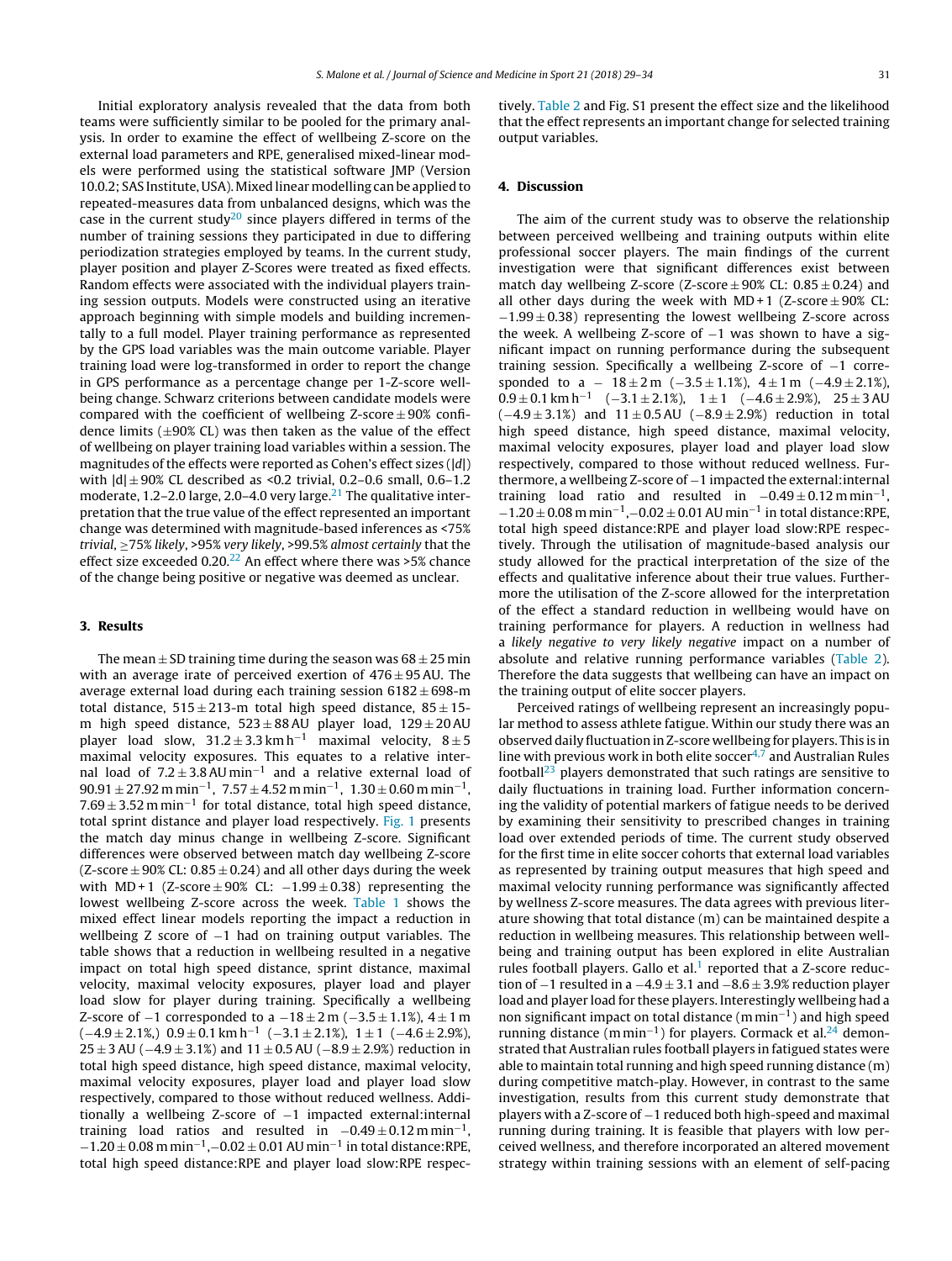<span id="page-5-0"></span>

\* Significantly different from match day +1 wellbeing Z-Score ( $p < 0.05$ ) \*\* Significantly different from match day wellbeing Z-Score ( $p < 0.01$ )

**Fig. 1.** Weekly Z-score wellbeing of soccer players.

#### **Table 1**

Parameter estimates for the linear mixed models ( $n$  = 22,080).

| Training output variables                               | R <sup>2</sup> | <b>SBIC</b> | Coefficient $\pm$ 90% CL | p Value               |
|---------------------------------------------------------|----------------|-------------|--------------------------|-----------------------|
| Total distance (m)                                      | 0.35           | 4.115       | $0.02 \pm 0.03$          | 0.089                 |
| Total high speed distance (m)                           | 0.65           | $-18.115$   | $0.08 \pm 0.03$          | $0.021$ <sup>**</sup> |
| High speed distance (m)                                 | 0.69           | $-39.510$   | $0.09 \pm 0.03$          | $0.001$ <sup>**</sup> |
| Maximal velocity ( $km h^{-1}$ )                        | 0.59           | $-54.514$   | $0.15 \pm 0.09$          | $0.045$ **            |
| Maximal velocity exposures (n)                          | 0.66           | $-87.100$   | $0.28 \pm 0.08$          | 0.012                 |
| Player load (AU)                                        | 0.45           | $-77.500$   | $0.25 \pm 0.04$          | $0.015$ <sup>**</sup> |
| $PlaverLoad_{slow}$ (AU)                                | 0.54           | $-65,600$   | $0.26 \pm 0.09$          | $0.021$ <sup>**</sup> |
| RPE (AU)                                                | 0.59           | 5.547       | $-0.04 \pm 0.02$         | 0.680                 |
| Total distance $(mmin^{-1})$                            | 0.21           | 6.954       | $0.04 \pm 0.02$          | 0.542                 |
| Total high speed distance $(m \min^{-1})$               | 0.56           | $-19.541$   | $0.21 \pm 0.05$          | $0.038$ <sup>**</sup> |
| High speed distance $(m \, min^{-1})$                   | 0.69           | $-115.150$  | $0.26 \pm 0.03$          | $0.005$ <sup>**</sup> |
| Maximal velocity exposures $(n \min^{-1})$              | 0.66           | $-65,400$   | $0.18 \pm 0.08$          | 0.033                 |
| Player load ( $AU$ min <sup>-1</sup> )                  | 0.57           | $-77.551$   | $0.28 \pm 0.06$          | 0.048                 |
| PlayerLoad <sub>slow</sub> (AU min <sup>-1</sup> )      | 0.38           | $-101.110$  | $0.26 \pm 0.09$          | $0.041$ <sup>**</sup> |
| $RPE (AU min-1)$                                        | 0.69           | 1.250       | $-0.15 \pm 0.02$         | 0.870                 |
| Total distance: RPE ( $m \text{ min}^{-1}$ )            | 0.28           | 4.110       | $-0.13 \pm 0.03$         | $0.025$ **            |
| Total high speed distance: RPE $(m \, min^{-1})$        | 0.48           | $-10.110$   | $-0.08 \pm 0.06$         | $0.015$ <sup>**</sup> |
| Player load: RPE (AU min <sup>-1</sup> )                | 0.41           | $-15,550$   | $0.15 \pm 0.03$          | 0.515                 |
| PlayerLoad <sub>slow</sub> :RPE (AU min <sup>-1</sup> ) | 0.26           | $-43.220$   | $0.05 \pm 0.01$          | $0.001^*$             |

\*\* Significant effect during fixed effect testing (p < 0.05).

### **Table 2**

The size (d) magnitude descriptor and qualitative inference for Z-score of −1 on the external training load output and RPE.

| Training output variables                               | $d \pm 90\%$ CL  | Descriptor     | Qualitative inference (negative/trivial/positive) |
|---------------------------------------------------------|------------------|----------------|---------------------------------------------------|
| Total distance (m)                                      | $0.33 \pm 0.29$  | Small          | Trivial (0/85/15)                                 |
| Total high speed distance (m)                           | $-0.69 \pm 0.19$ | Moderate       | Likely negative (76/14/0)                         |
| High speed distance (m)                                 | $-0.69 \pm 0.19$ | Moderate       | Likely negative (84/16/10)                        |
| Maximal velocity ( $km h^{-1}$ )                        | $-1.11 \pm 0.33$ | Moderate       | Likely negative (80/20/0)                         |
| Maximal velocity exposures (n)                          | $-1.25 \pm 0.11$ | Large          | Very likely negative (95/5/0)                     |
| Player load (AU)                                        | $-0.33 \pm 0.29$ | Small          | Trivial (10/75/15)                                |
| $PlayerLoad_{slow} (AU)$                                | $-0.12 \pm 0.09$ | Small          | Trivial (0/85/15)                                 |
| RPE (AU)                                                | $0.06 \pm 0.28$  | Trivial        | Trivial (0/91/9)                                  |
| Total distance $(mmin^{-1})$                            | $0.33 + 0.29$    | Small          | Trivial (5/95/0)                                  |
| Total high speed distance $(m \min^{-1})$               | $0.03 \pm 0.29$  | <b>Trivial</b> | Trivial (0/90/10)                                 |
| High speed distance $(m \min^{-1})$                     | $-0.39 \pm 0.09$ | Small          | Likely negative (75/10/15)                        |
| Maximal velocity exposures ( $n \text{ min}^{-1}$ )     | $-0.38 \pm 0.19$ | Small          | Likely negative (84/6/10)                         |
| Player load ( $AU$ min <sup>-1</sup> )                  | $-1.21 \pm 0.33$ | Moderate       | Likely negative (78/12/10)                        |
| PlayerLoad <sub>slow</sub> (AU min <sup>-1</sup> )      | $-1.45 \pm 0.11$ | Large          | Very likely negative (95/2/3)                     |
| $RPE (AU min-1)$                                        | $-0.22 \pm 0.29$ | Small          | Trivial (30/65/5)                                 |
| Total distance: RPE ( $m \text{ min}^{-1}$ )            | $0.33 \pm 0.29$  | Small          | Trivial (0/85/15)                                 |
| Total high speed distance: RPE $(m \, min^{-1})$        | $0.03 \pm 0.29$  | Trivial        | Likely negative (72/12/16)                        |
| Player load: RPE (AU min <sup>-1</sup> )                | $-0.29 \pm 0.19$ | Small          | Trivial (0/72/28)                                 |
| PlayerLoad <sub>slow</sub> :RPE (AU min <sup>-1</sup> ) | $-0.49 \pm 0.33$ | Small          | Trivial (0/82/18)                                 |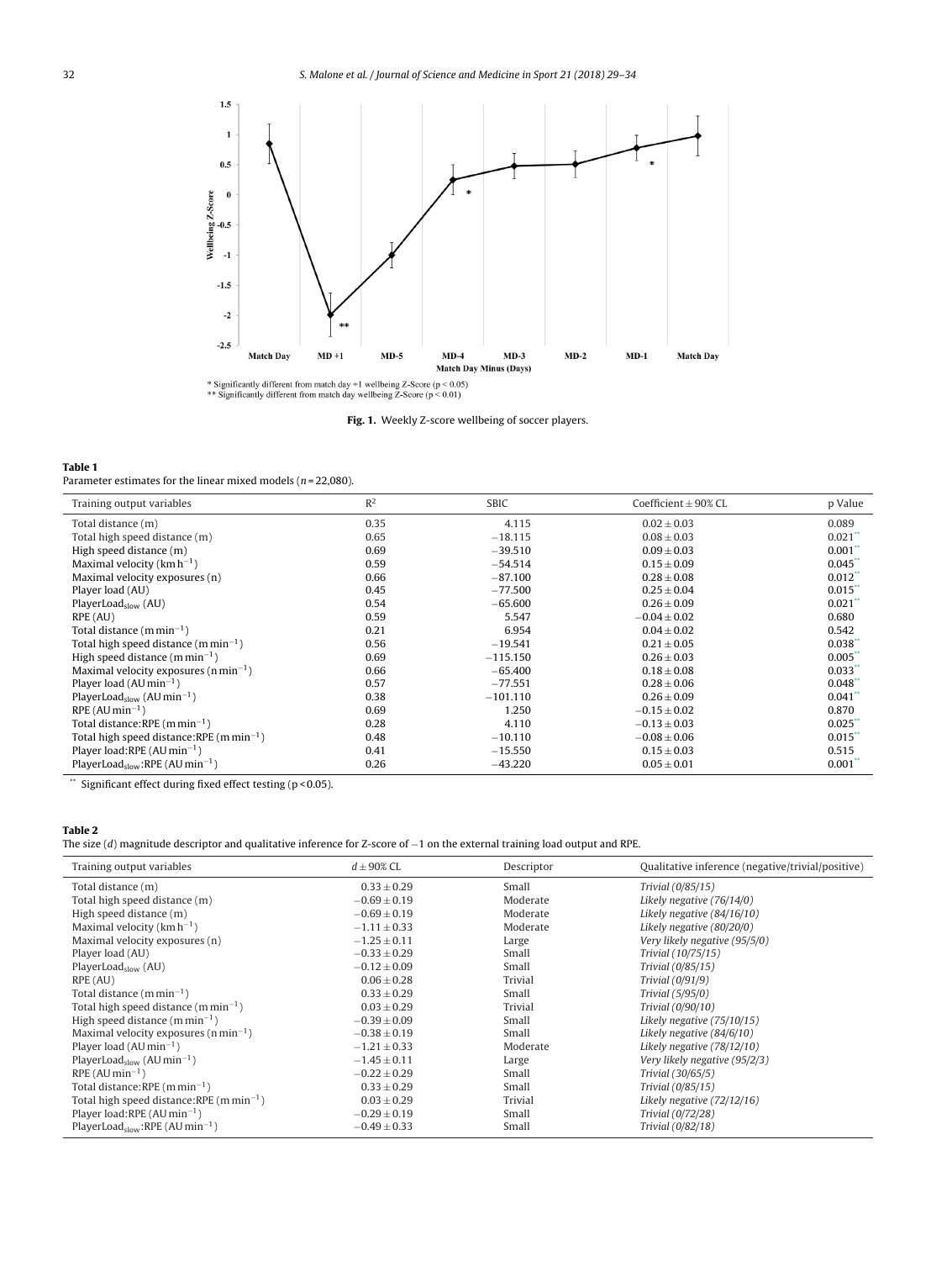that resulted in reduced high speed and maximal velocity running performance but allowed for the maintenance of total global running measures. This has important consequences for management and coaches within team sports as reduced wellbeing may inhibit the ability of players to attain maximal velocity and elements of high-speed running that result in the under-preparation of players that may increase player's susceptibility to injury in subsequent match play or training environments.<sup>16,25</sup> This is supported by previous observations which found that players who covered more distance at very-high speed thresholds suffered less time loss from injury when compared to those who covered less dis-tance at similar thresholds.<sup>[25](#page-7-0)</sup> Furthermore, we observed that when players had a Z-score of −1 maximal velocity capabilities and players maximal velocity exposures were reduced by  $0.9 \pm 0.1$  km h<sup>-1</sup> (−3.1 ± 2.1%),  $1 \pm 1$  (−4.6 ± 2.9%) respectively. Previously, Malone et al.<sup>16</sup> reported that players who attained 6–11 maximal velocity exposures per week and higher relative maximal velocities within training and match-play were less likely to sustain a subsequent injury. This highlights that wellbeing has an important role in the ability of players to produce their maximal velocity capabilities, which may increase a player's susceptibility to injury risk.

Our data showed that post-session RPE (AU) remained unaltered despite Z-score reductions in the overall wellbeing. This is despite reductions reported for high-speed and maximal velocity activities during training sessions. Therefore, these players completed less external work than their counterparts within specific training sessions. The trivial effect for wellbeing reduction on RPE agrees with previously reported literature that showed perceived wellness did not impact RPE in sub-maximal aerobic exercise. $26$  The externally paced nature of the protocol used by Haddad et al. $^{26}$  $^{26}$  $^{26}$  presented no opportunity for self-pacing whereas training sessions are non-controlled environments and therefore allowed players to selfregulate their exercise intensity within training environments. $27$ Given that RPE (AU) remained unaltered despite a reduction in high-speed training output this may question the use of the CR-10 RPE scale alone to assess fatigue and/or reduced wellness within players. The above findings may support the concept of the integrationofthe external andinternalloadvariables toprovide a ratio that helps coaches understand the cost of the external load completed. Previously these ratios have been related to soccer player's aero-bic fitness.<sup>[19](#page-7-0)</sup> The current investigation observed that a wellbeing Z-score impacted the external:internal training load ratios. A wellbeing Z-score of −1 resulted in likely negative  $-1.20 \pm 0.08$  m min<sup>-1</sup> in total high speed distance:RPE. These findings suggest that a reduction in wellbeing can impact players training output resulting in a reduction in training output per unit of RPE. This suggests that although a player's internal load remains similar there is a reduced level of output, suggesting that players with reduced wellbeing may alter their high speed movement patterns within training. These findings are in contrast to Gallo et al.<sup>[1](#page-7-0)</sup> would found a small trivial effect for wellbeing on high speed running:RPE  $(m \text{ min}^{-1})$ .

The application of wellbeing questionnaires is now common place within team sport environments. Previously a survey of Australian and New-Zealand high performance sport on current trends of wellbeing monitoring revealed that 84% of responders used wellbeing questionnaires with 80% of these bespoke designs. $28$ However, the process of how best intervene when a player or large proportions of the team have reduced wellbeing Z-scores within team sport settings to enhance a training programme design will most likely be influenced by other factors such as match-to-match micro-cycles and coaching philosophy.<sup>[1](#page-7-0)</sup> One of the more commonly proposed applications is to use wellbeing scores as an indicator of fatigue and to adjust subsequent training in response. $5-7$  The results of the current investigation show that perceived wellbeing does indeed impact external training output within elite soccer cohorts in particular the high speed and maximal velocity elements of running performance especially when there is a large reduction in wellbeing Z-score.

The following must be considered with a number of limitations. The current investigation was only conducted across a single season therefore the models are only explanatory in nature and require cross-validation with additional data from additional seasons of data or a similar comparable data set. Therefore we advocate additional longitudinal investigations within soccer cohorts to add credence to the hypothesis that wellbeing impacts the training output of elite soccer players. These results are potentially impacted by issues surrounding the reliability and validity of GPS parameters<sup>[29](#page-7-0)</sup> and accurate and honest self-reporting by players for wellness measures.<sup>10,11</sup> It is also acknowledged that the relationship between load and wellness may be non-linear and therefore, linear modelling techniques may be limited in their ability to reflect such relationships.<sup>1</sup> Furthermore, while the variability between players speeds at which they begin to run at high-speed is a further limitation of the current investigation. The utilisation of individual wellbeing indices as an overall measure of perceived wellness may restrict the ability to identify specific relationships between individual wellbeing components and different external load variables and may be a valuable direction for future research. $4,7$ 

### **5. Conclusions**

The current study has highlighted the utility of simple noninvasive measures of wellbeing and their potential to reduce player's training output within elite soccer players. A reduction in Z-scores corresponded to a significant reduction in training performance for players within the current investigation. Specifically a wellbeing Z-score of -1 corresponded to a - $18 \pm 2$  m (-3.5  $\pm$  1.1%), 4  $\pm$  1 m (-4.9  $\pm$  2.1%) 0.9  $\pm$  0.1 km h<sup>-1</sup>  $(-3.1 \pm 2.1\%)$ ,  $1 \pm 1$   $(-4.6 \pm 2.9\%)$ ,  $25 \pm 3$  AU  $(-4.9 \pm 3.1\%)$  and 11 ± 0.5AU (−8.9 ± 2.9%) reduction in total high-speed distance, high-speed distance, maximal velocity, maximal velocity exposures, player load and player load slow. Furthermore, a wellbeing Z-score of −1 impacted the external:internal training load ratio and resulted in  $-0.49 \pm 0.12$  m min<sup>-1</sup>,  $-1.20 \pm 0.08$  m min<sup>-1</sup>, -0.02  $\pm$  0.01 AU min<sup>-1</sup> in total distance:RPE, total high-speed distance:RPE and player load slow:RPE respectively showing that wellbeing can result in players covering lower external distances per a similar unit of RPE. Overall, the current study provides support for the utility of wellbeing measures and the relationship between wellbeing measures and the reduction in training output measures within elite soccer cohorts.

#### **Practical implications**

- The non-invasive and simple measurement of wellbeing is for the first time is shown to have relationships with external and integrated training load measures in elite soccer settings.
- Substantial associations between a reduction in overall Z-score for wellbeing and reductions in high-speed, player load, integrated ratios and maximal velocity outputs have been observed within elite soccer players.
- The current data supports the process of incorporating of a selfreport wellbeing tool into monitoring practices by elite soccer teams to allow for the identification of players with reduced wellbeing Z-Scores as this impacts players training output.
- The reduction in player's wellbeing Z-Score was shown to have a likely negative to very likely negative impact on player's ability to complete high speed distance and maximal velocity distance within training.